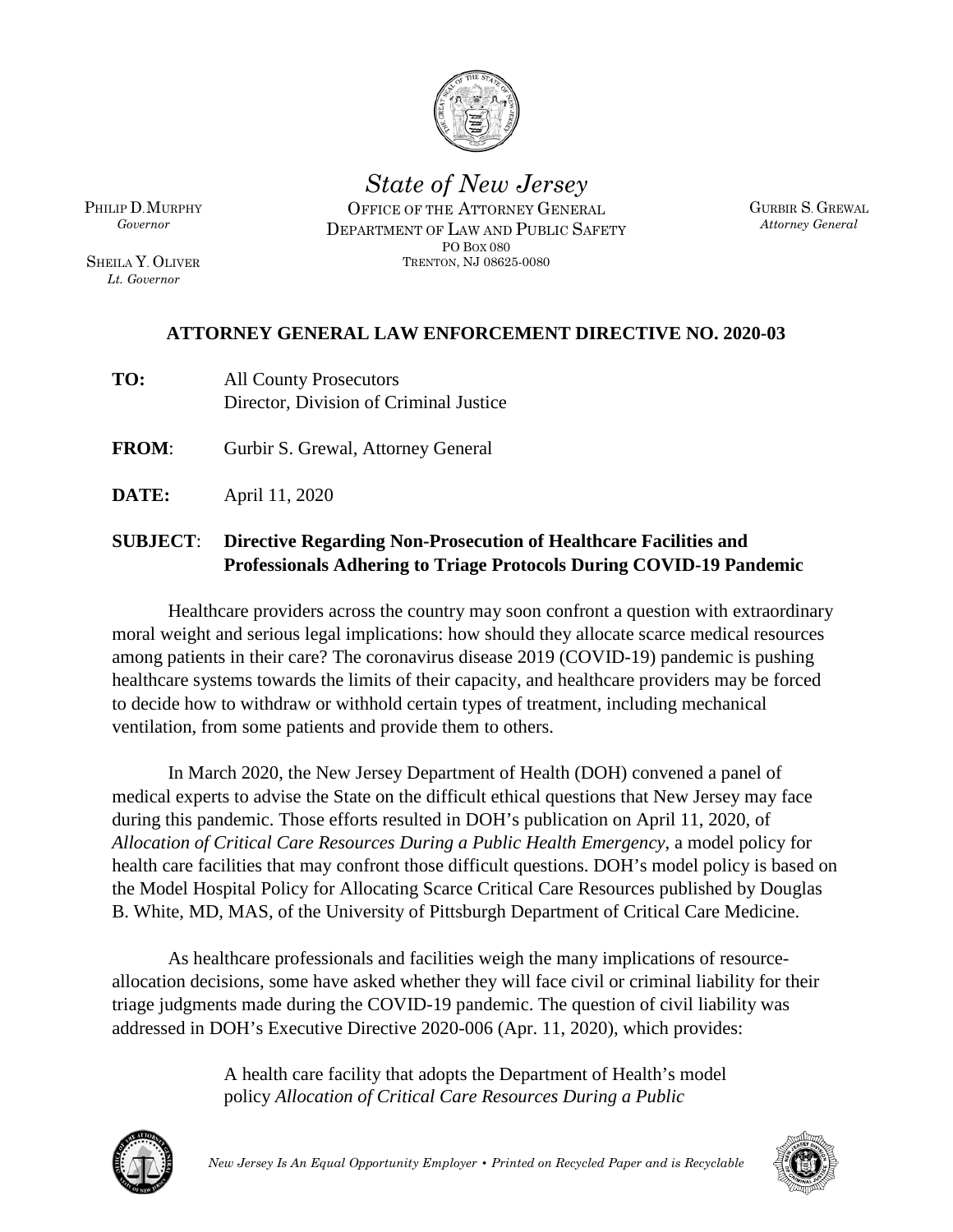*Health Emergency*, as well as the health care facility's agents, officers, employees, servants, representatives and volunteers, shall not be civilly liable for any damages arising from an injury to a patient caused by any act or omission pursuant to, and consistent with, such policy. Such immunity supplements any other immunities and defenses that may apply.

However, the Executive Directive did not address criminal liability for triage decisions, nor did Executive Order No. 112 (2020), which provides another source of immunity from civil liability. *See* Executive Order No. 112 (2020), at ¶¶ 7–9 (stating that the Executive Order's immunity provisions "shall not extend to acts or omissions that constitute a crime, actual fraud, actual malice, gross negligence or willful misconduct"). As legal scholars have noted, a clinician who removes a ventilator from a patient—knowing that the patient will or might die as a result could conceivably face criminal homicide charges, and the risk of such prosecution, however remote, could deter professionals from making medically appropriate decisions in the midst of a public health emergency. *See* I. Glenn Cohen, et al., *Potential Legal Liability for Withdrawing or Withholding Ventilators During COVID-19: Assessing the Risks and Identifying Needed Reforms*, JAMA (Apr. 1, 2020), available at [https://jamanetwork.com/journals/jama/fullarticle/2764239.](https://jamanetwork.com/journals/jama/fullarticle/2764239) This Directive is designed to address those concerns and provide a clear framework for medical providers seeking guidance during peak COVID-19 hospital admissions.

Therefore, pursuant to the authority granted to me under the New Jersey Constitution and the Criminal Justice Act of 1970, N.J.S.A. 52:17B-97 to -117, I hereby DIRECT all law enforcement and prosecuting agencies operating under the authority of the laws of the State of New Jersey to implement and comply with the following policies, procedures, standards, and practices.

- 1. No prosecuting agency in New Jersey shall bring a criminal prosecution against any health care facility that adopts the Department of Health's model policy *Allocation of Critical Care Resources During a Public Health Emergency*, or against any of the health care facility's agents, officers, employees, servants, representatives or volunteers, arising from an injury to a patient caused by any act or omission pursuant to, and consistent with, such policy.
- 2. No prosecuting agency in New Jersey shall bring a criminal prosecution against any healthcare provider, including but not limited to a doctor, nurse, or hospital, for any act or omission in contravention of such an allocation policy without the approval of the Attorney General.